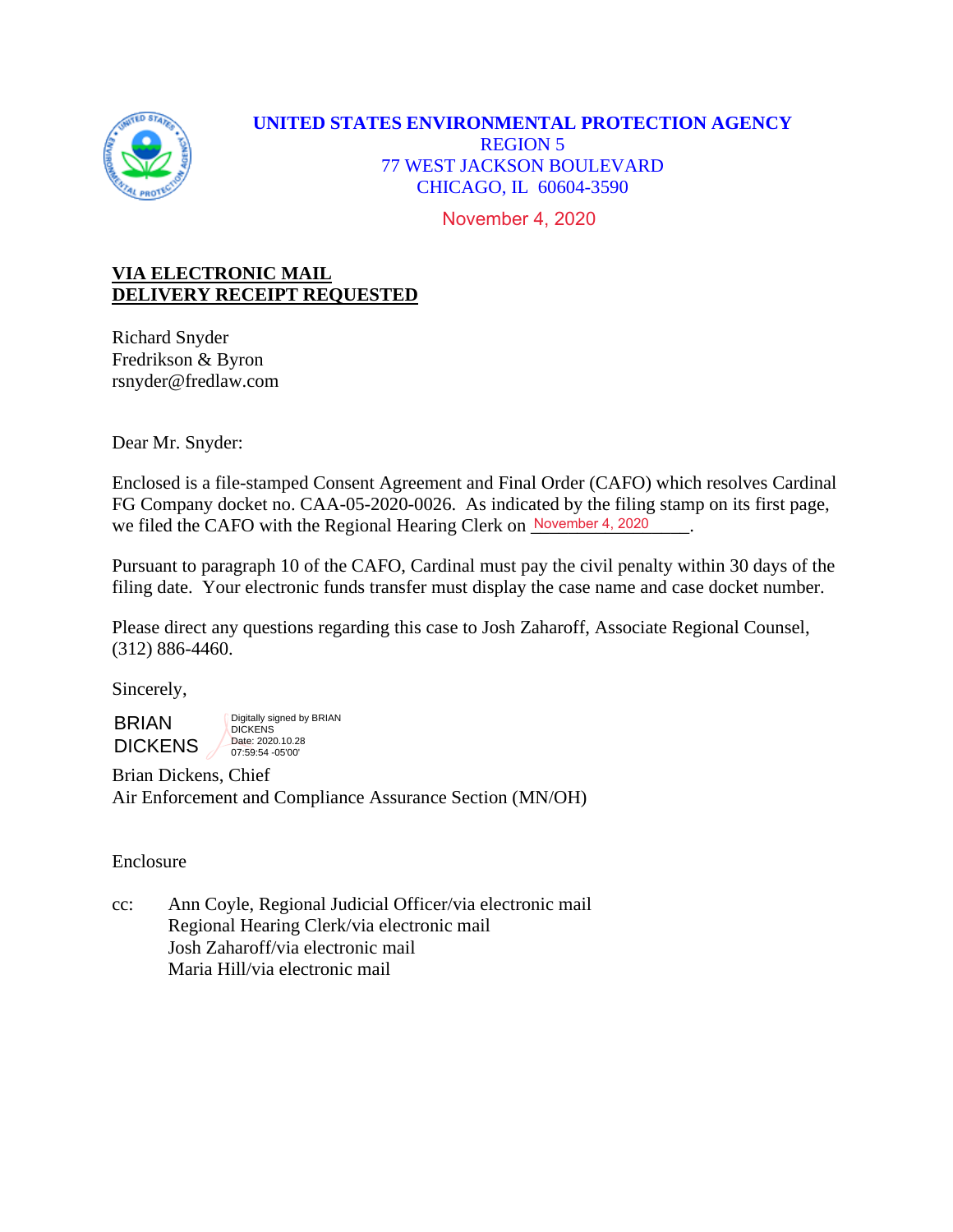**) ) ) ) ) ) ) ) )**

# **UNITED STATES ENVIRONMENTAL PROTECTION AGENCY REGION 5**

**IN THE MATTER OF:** Cardinal FG Company Menomonie, Wisconsin, **Respondent.** **Docket No. CAA-05-2020- 0026**

**Proceeding to Assess a Civil Penalty under Section 113(d) of the Clean Air Act, 42 U.S.C. § 7413(d)**

#### **Consent Agreement and Final Order**

1. Complainant, the Director of the Enforcement and Compliance Assurance Division, U.S. Environmental Protection Agency (EPA), Region 5 brought this administrative action seeking a civil penalty under Section 113(d) of the Clean Air Act (the CAA), 42 U.S.C.  $§7413(d).$ 

2. On August 4, 2020, EPA filed the Complaint in this action against Respondent Cardinal FG Company. The Complaint alleges that Respondent violated Section 165(a) of the CAA and the federally-approved Wisconsin state implementation plan (SIP) at NR 405.07(1) and NR 405.08(3) at its facility in Menomonie, Wisconsin.

3. Respondent filed an Answer denying that it violated Section 165(a) of the CAA and NR 405.07(1) and NR 405.08(3) and requested a hearing under Section  $113(d)(2)$  of the CAA, 42 U.S.C. § 7413(d)(2).

#### **Stipulations**

4. Respondent admits the jurisdictional allegations in the Complaint and neither admits nor denies the factual allegations in the Complaint other than those it admitted in its Answer.

1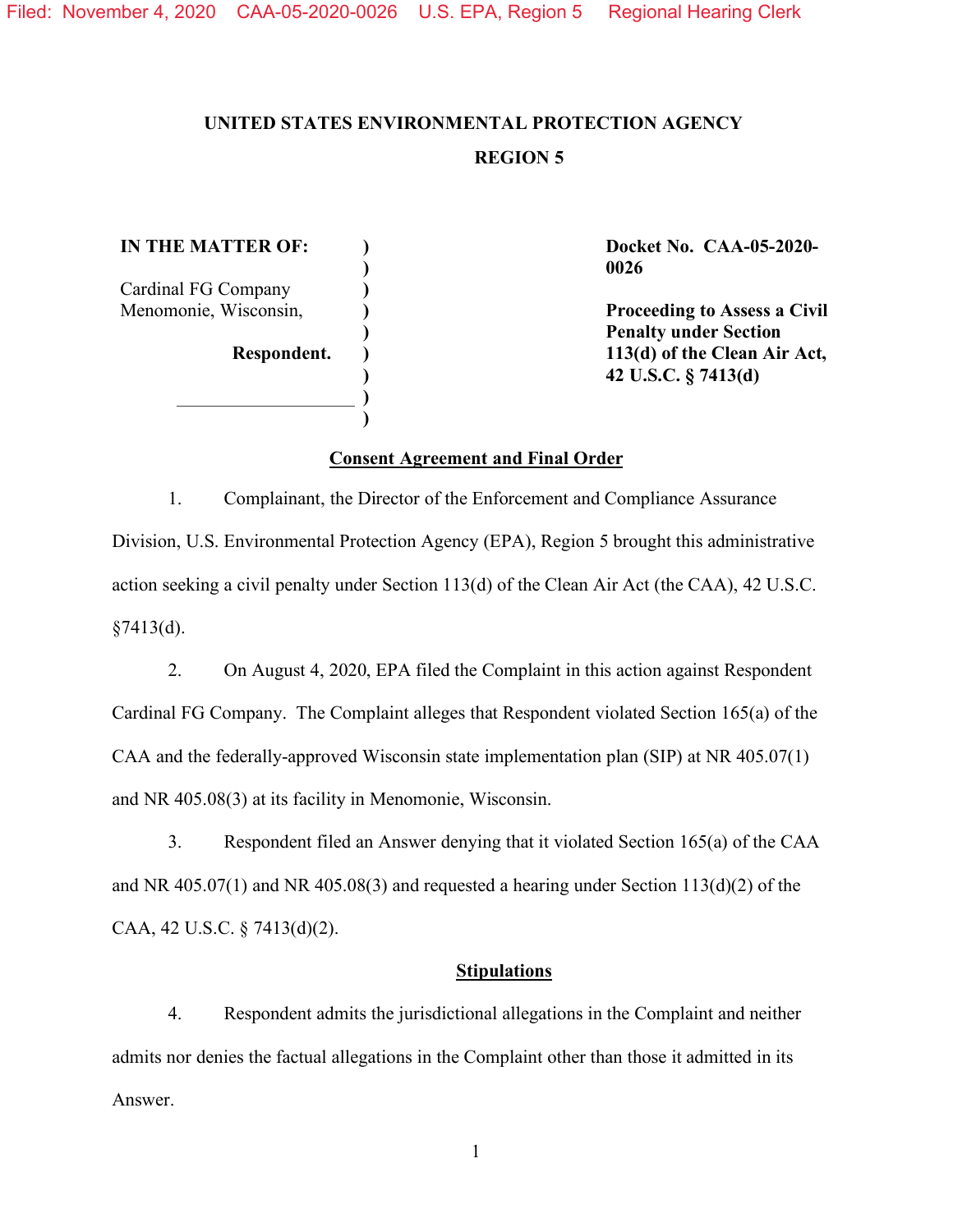5. Respondent waives any right to contest the allegations in the Complaint and its right to appeal this Consent Agreement and Final Order (CAFO).

6. Respondent certifies that it is complying fully with Section 165(a) of the CAA and with the Wisconsin SIP at NR 405.07(1) and 405.08(3).

7. Respondent consents to the assessment of the civil penalty specified in this CAFO and to the terms of this CAFO.

8. The parties agree that settling this action without further litigation, upon the terms in this CAFO, is in the public interest.

#### **Civil Penalty**

9. In consideration of Respondent's cooperation and the facts of the case,

Complainant agrees to mitigate the proposed penalty of \$385,535 to \$99,500.

10. Within 30 days after the effective date of this CAFO, Respondent must pay a \$99,500 civil penalty by electronic funds transfer, payable to "Treasurer, United States of America," and sent to:

> Federal Reserve Bank of New York ABA No. 021030004 Account No. 68010727 33 Liberty Street New York, New York 10045 Field Tag 4200 of the Fedwire message should read: "D68010727 Environmental Protection Agency"

In the comment or description field of the electronic funds transfer, state Respondent's name and the docket number of this CAFO.

11. Respondent must send a notice of payment that states Respondent's name and the docket number of this CAFO to EPA at the following addresses when it pays the penalty:

> Attn: Compliance Tracker (ECA-18J) Air Enforcement and Compliance Assurance Branch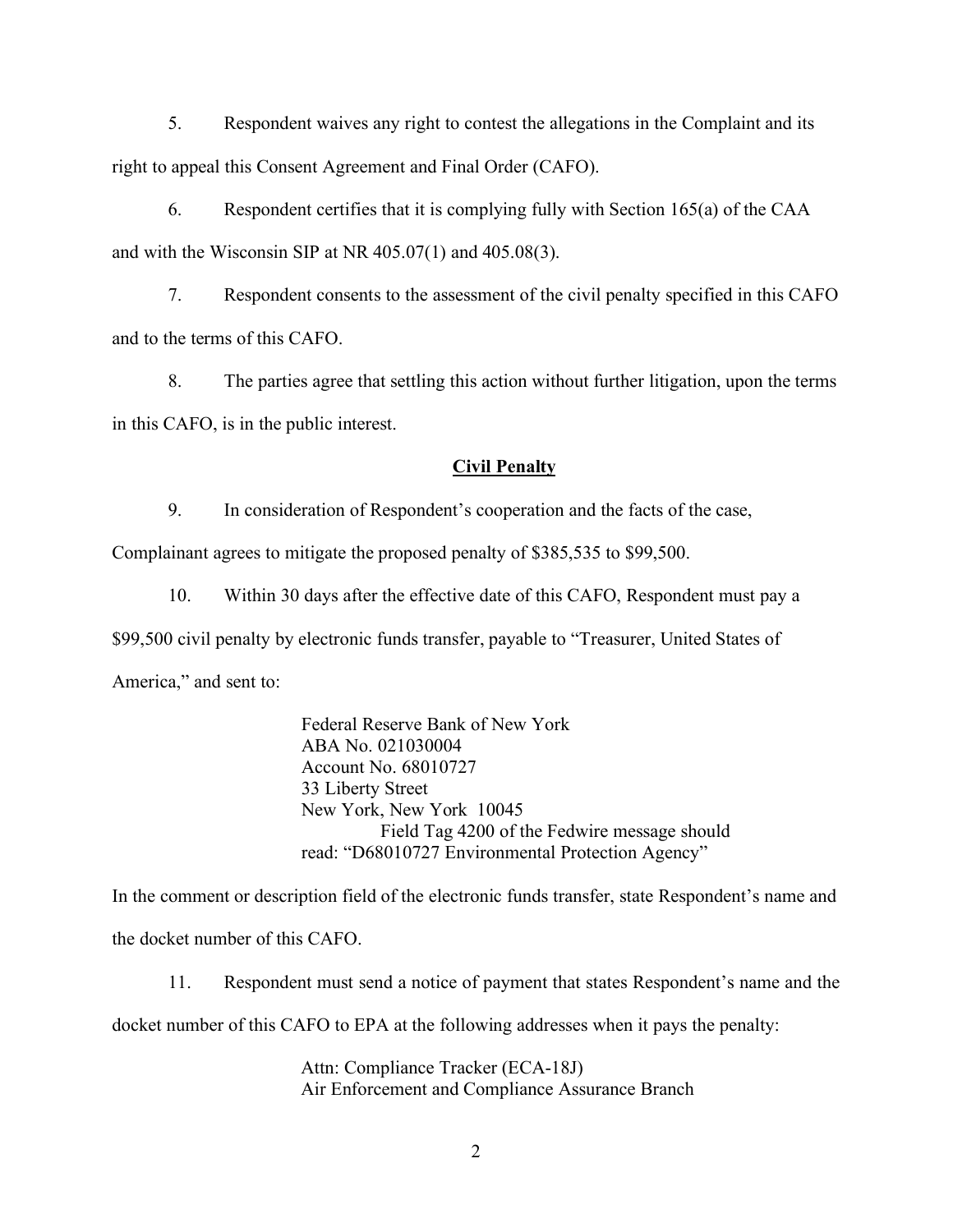Air and Radiation Division U.S. Environmental Protection Agency, Region 5 77 W. Jackson Boulevard Chicago, Illinois 60604

Josh Zaharoff (C-14J) Office of Regional Counsel U.S. Environmental Protection Agency, Region 5 77 W. Jackson Boulevard Chicago, Illinois 60604

Regional Hearing Clerk (E-19J) U.S. Environmental Protection Agency, Region 5 77 W. Jackson Boulevard Chicago, Illinois 60604

12. This civil penalty is not deductible for federal tax purposes.

13. If Respondent does not pay timely the civil penalty, EPA may request the Attorney General of the United States to bring an action to collect any unpaid portion of the penalty with interest, nonpayment penalties and the United States enforcement expenses for the collection action under Section 113(d)(5) of the CAA, 42 U.S.C.  $\S$  7413(d)(5). The validity, amount, and appropriateness of the civil penalty are not reviewable in a collection action.

14. Respondent must pay the following on any amount overdue under this CAFO. Interest will accrue on any overdue amount from the date payment was due at a rate established by the Secretary of the Treasury pursuant to 26 U.S.C. § 6621(a)(2). Respondent must pay the United States enforcement expenses, including but not limited to attorneys' fees and costs incurred by the United States for collection proceedings. In addition, Respondent must pay a quarterly nonpayment penalty each quarter during which the assessed penalty is overdue. This nonpayment penalty will be 10 percent of the aggregate amount of the outstanding penalties and nonpayment penalties accrued from the beginning of the quarter.  $42 \text{ U.S.C.} \$   $37413\text{ (d)}(5)$ .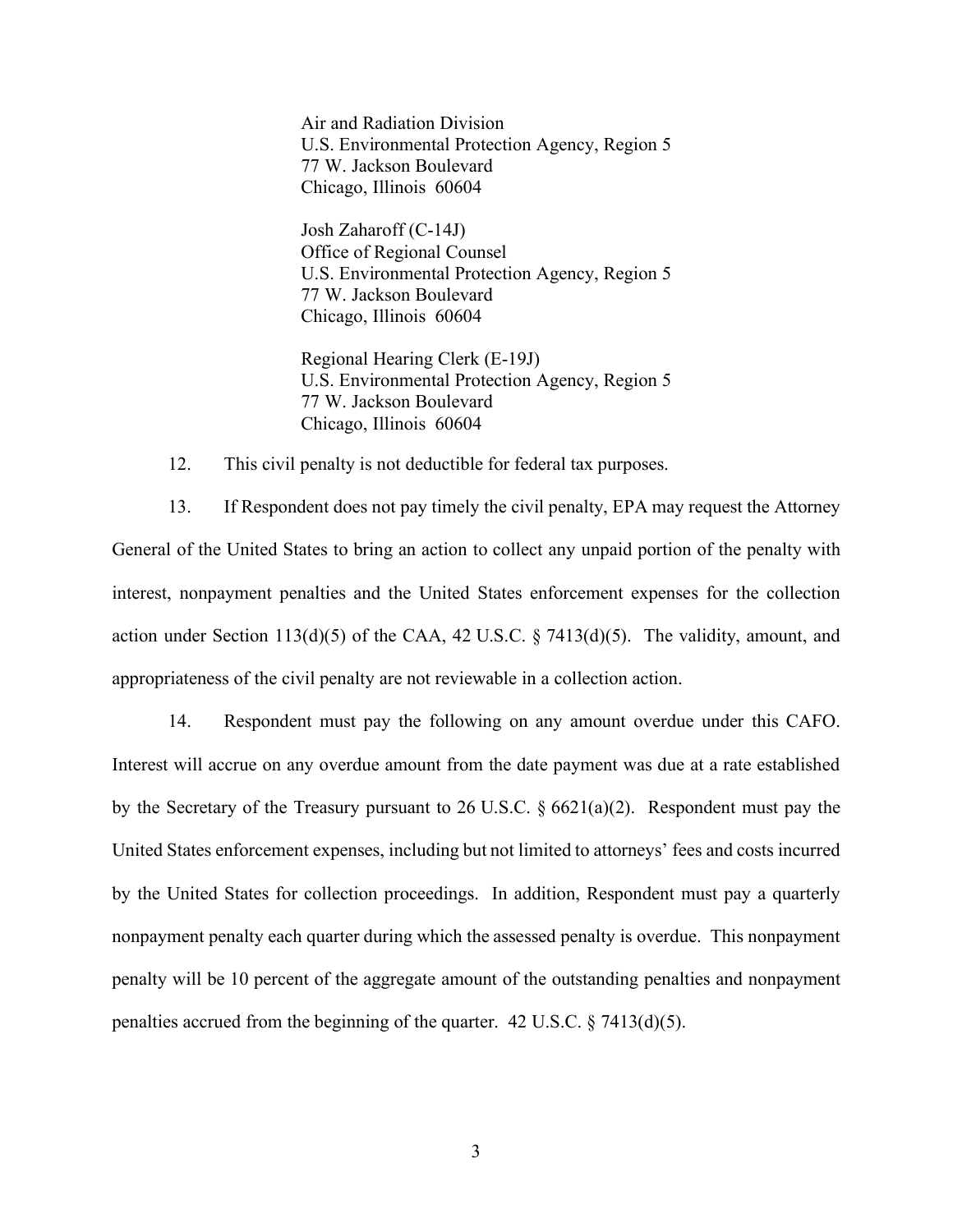#### **General Provisions**

15. Pursuant to 40 C.F.R. § 22.6, the parties consent to service of this CAFO by e-mail at the following addresses:  $zaharoff.~josh(@epa.gov)$  (for Complainant) and  $rsnyder@fredlaw.com$ (for Respondent).

16. This CAFO resolves only Respondent's liability for federal civil penalties for the violations alleged in the Complaint.

17. The CAFO does not affect the rights of EPA or the United States to pursue appropriate injunctive or other equitable relief or criminal sanctions for any violation of law.

18. This CAFO does not affect Respondent's responsibility to comply with the CAA and other applicable federal, state and local laws. Except as provided in Paragraph 16, above, compliance with this CAFO will not be a defense to any actions subsequently commenced pursuant to federal laws administered by EPA.

19. This CAFO constitutes an "enforcement response" as that term is used in EPA's Clean Air Act Stationary Civil Penalty Policy to determine Respondent's "full compliance history" under Section 113(e) of the CAA, 42 U.S.C. § 7413(e).

20. The terms of this CAFO bind Respondent, and its successors and assigns.

21. Each person signing this consent agreement certifies that he or she has the authority to sign for the party whom he or she represents and to bind that party to its terms.

22. Each party agrees to bear its own costs and attorneys' fees in this action.

23. This CAFO constitutes the entire agreement between the parties.

4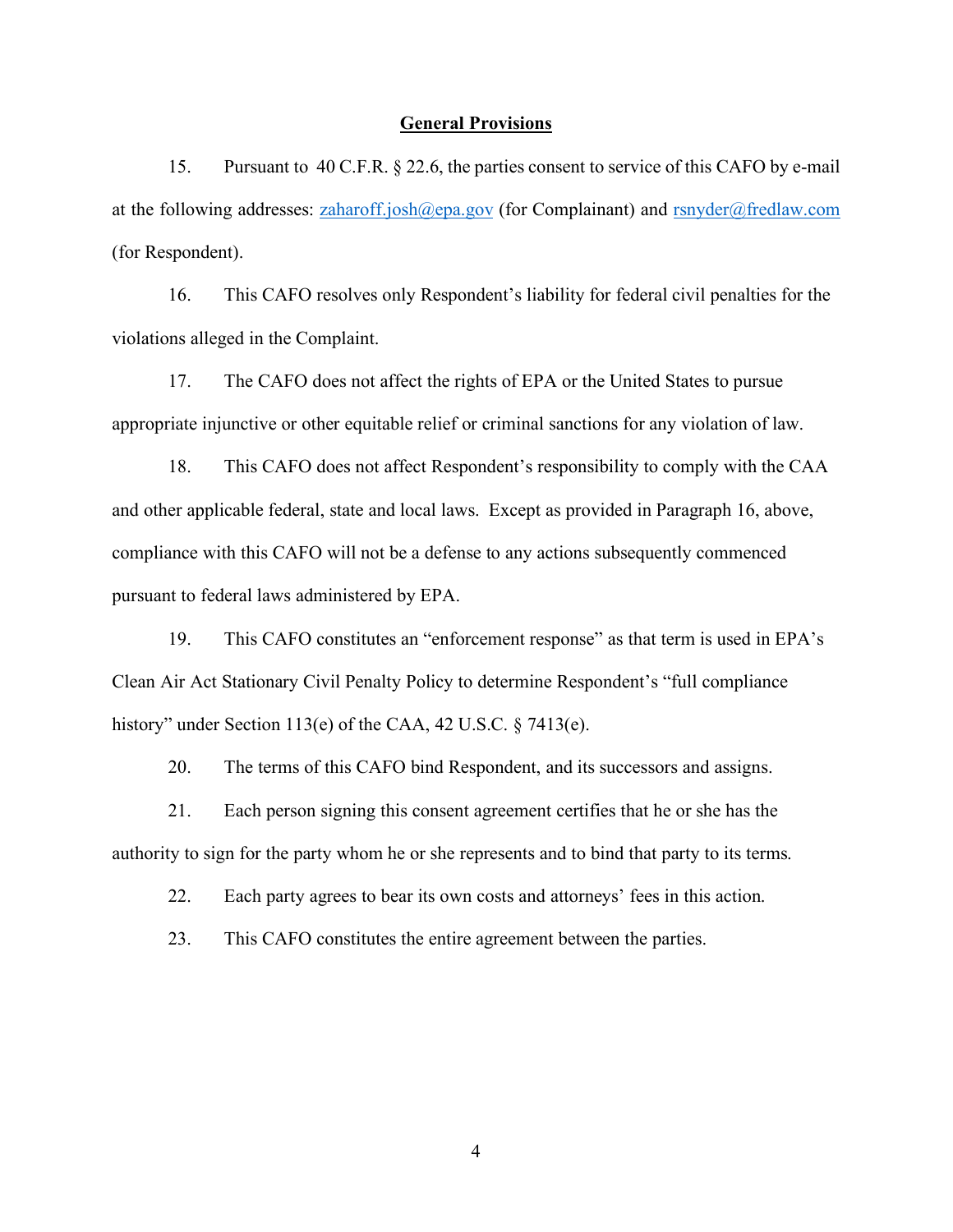**Cardinal FG Company, Respondent** 

October 23, 2020

Wayne Mcatee

Wayne McAtee, Plant Manager Cardinal FG Company (Menomonie)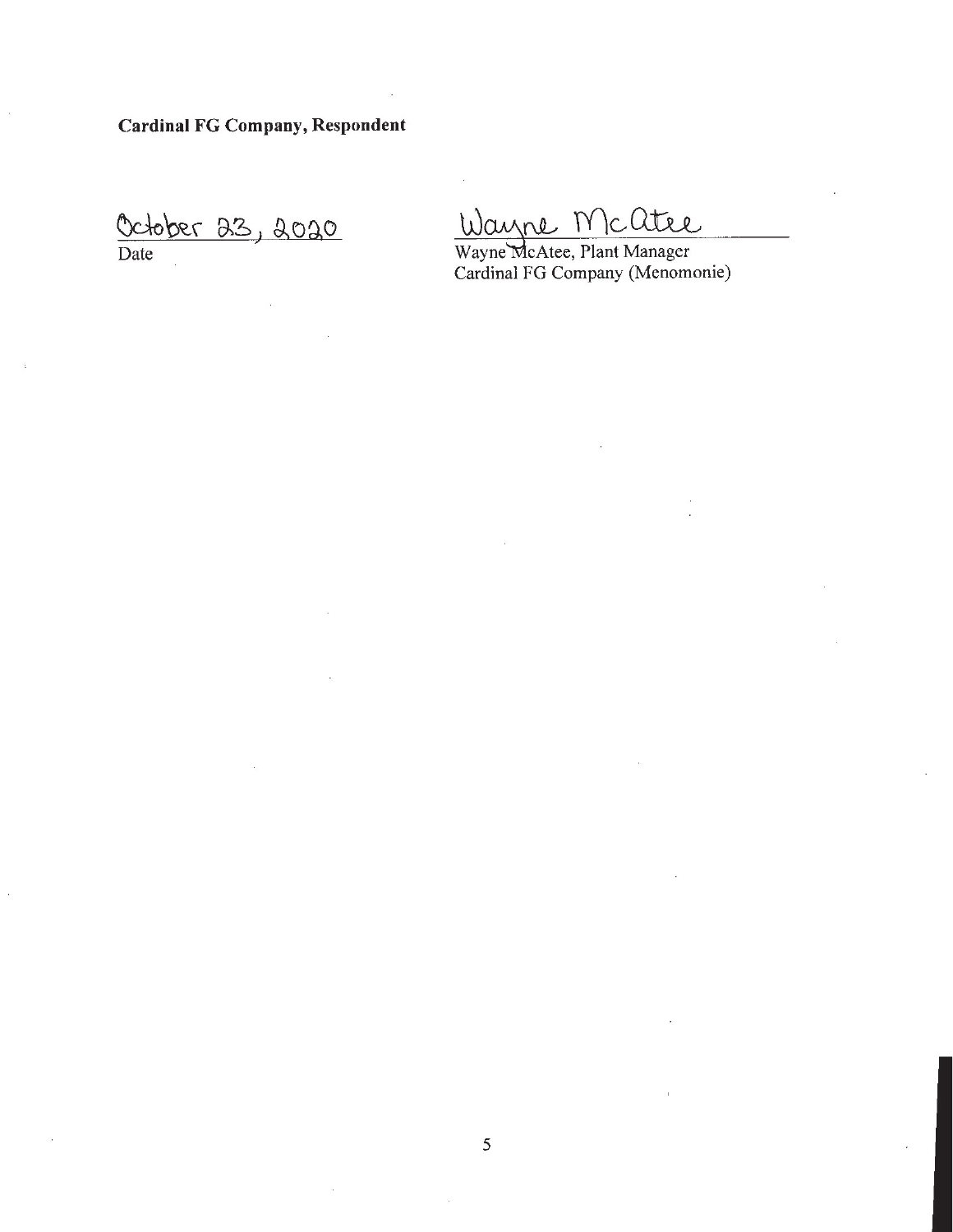# **United States Environmental Protection Agency, Complainant**

 $\overline{a}$ 

MICHAEL HARRIS Digitally signed by MICHAEL HARRIS Date: 2020.11.02 12:52:43 -06'00'

Date Michael D. Harris Division Director Enforcement and Compliance Assurance Division U. S. Environmental Protection Agency, Region 5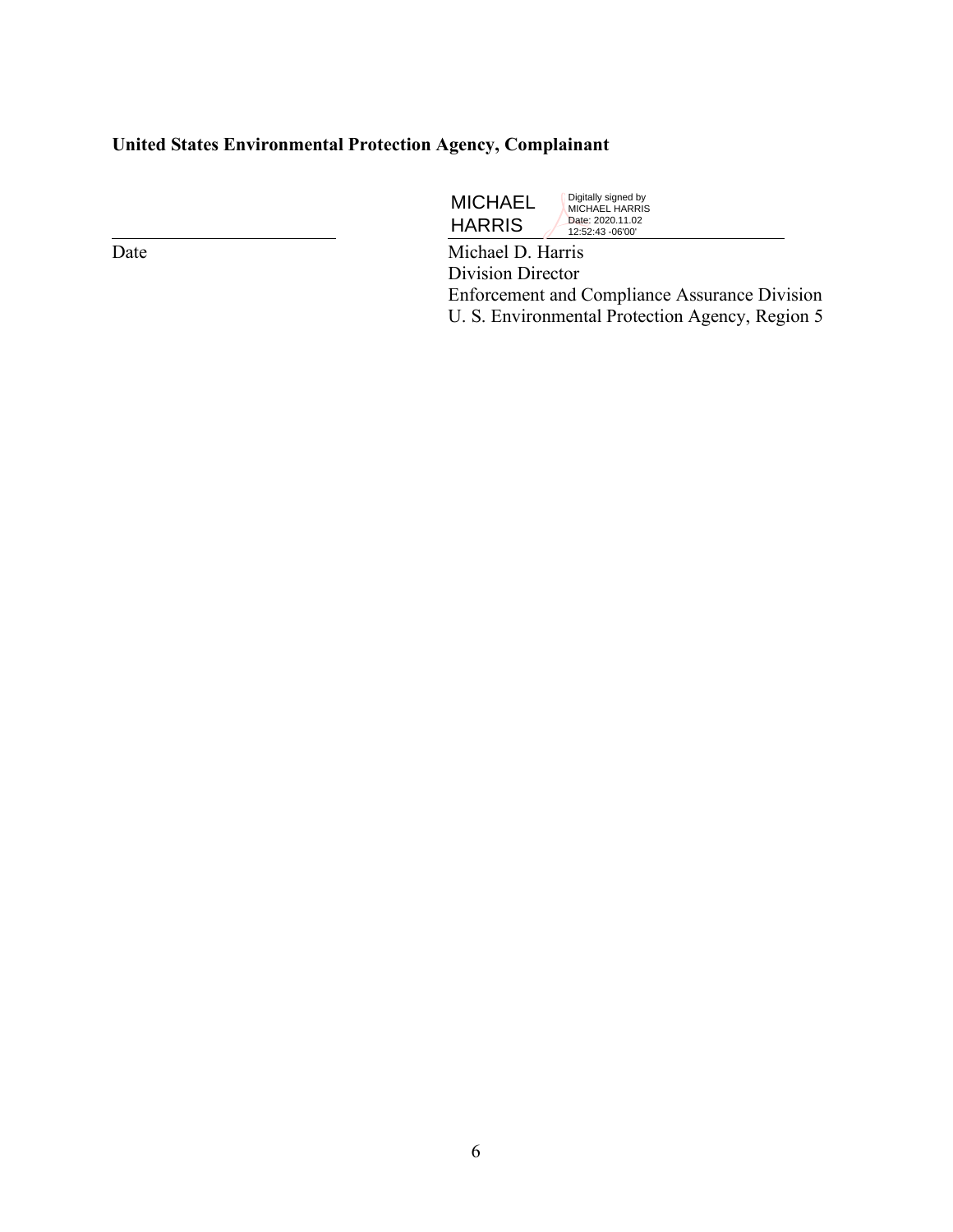### **Consent Agreement and Final Order In the Matter of: Cardinal FG Company Docket No. CAA-05-2020-0026**

### **Final Order**

This Consent Agreement and Final Order, as agreed to by the parties, shall become effective

immediately upon filing with the Regional Hearing Clerk. This Final Order concludes this

proceeding pursuant to 40 C.F.R. §§ 22.18 and 22.31. IT IS SO ORDERED.

 $\frac{\text{Data: } 2020.1103}{13.54.16 \cdot 06'00'}.$ ANN COYLE Digitally signed by ANN COYLE Date: 2020.11.03 13:54:16 -06'00'

Ann L. Coyle Regional Judicial Officer U.S. Environmental Protection Agency Region 5

Date